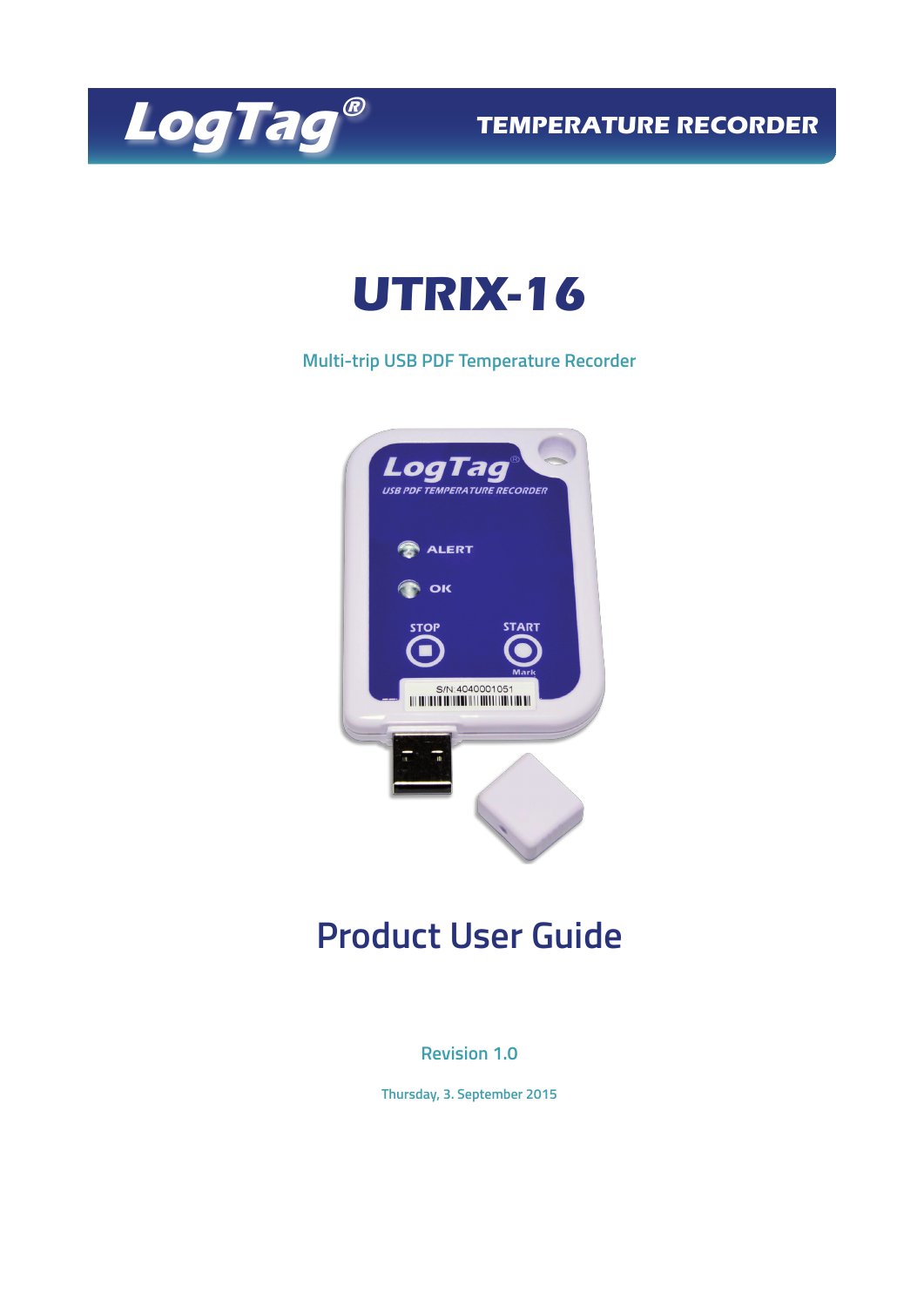## **Contents**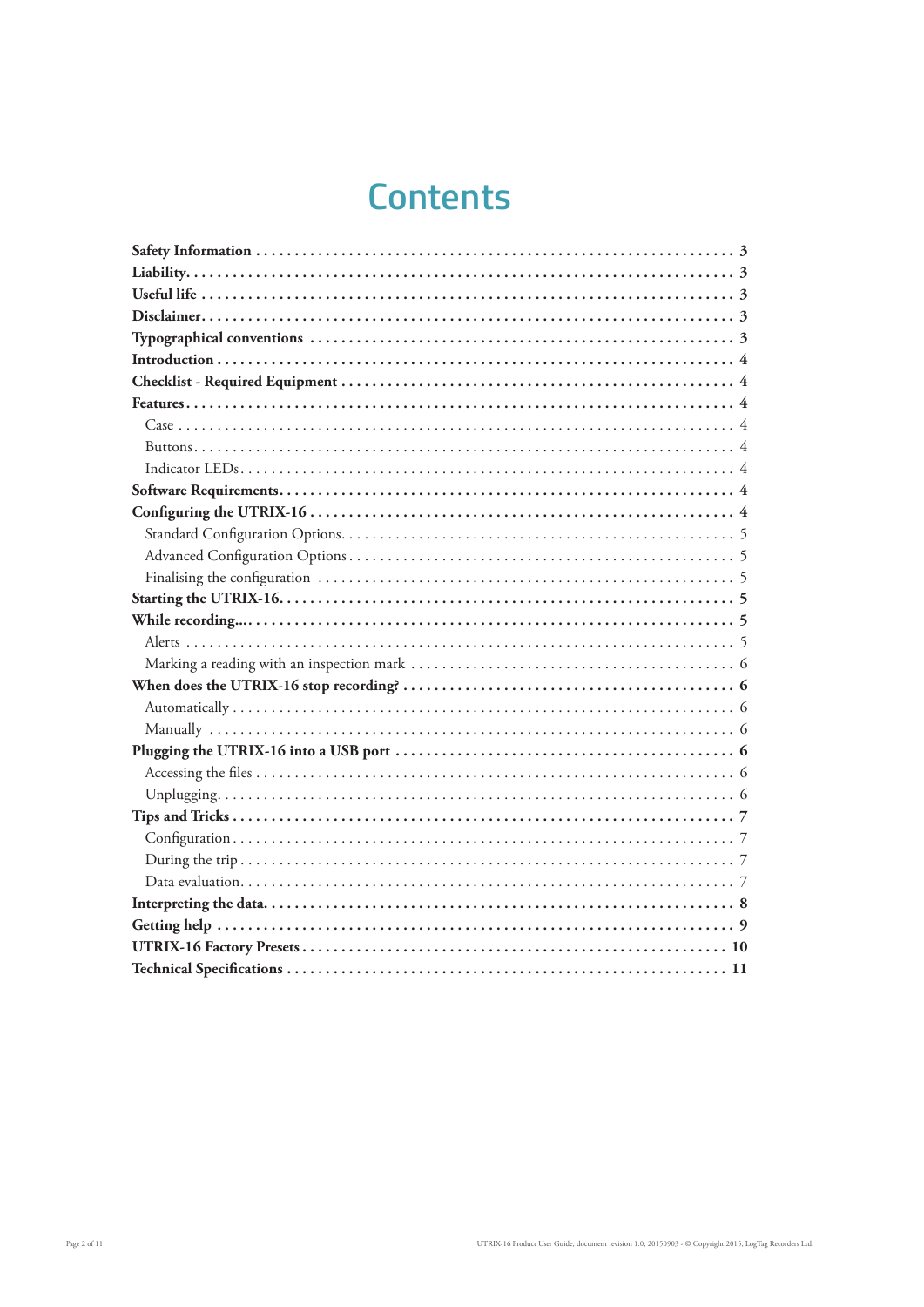## **Safety Information**

The UTRIX-16 PDF USB temperature recorder contains a non-replaceable Lithium Battery. When the battery indicates "LOW" the recorder should be replaced and the battery recycled or disposed of according to your local regulations.

Do not expose the recorder to extreme temperatures as it may lead to the destruction of the battery and may cause injuries.

Keep out of the reach of children.

### **Liability**

LogTag's standard warranty terms apply. A copy can be requested by emailing info@logtagrecorders.com.

- In addition LogTag Recorders shall not be held liable:
- If the device was used beyond LogTag Recorders' stated limitations.
- For any claims due to the improper storage and use of the device.
- For any problems with refrigeration units.
- For the bad quality of the monitored goods, if any.
- For incorrect readings if the device was used with a low battery.
- For consequential loss.

### **Useful life**

The operational life of the UTRIX-16 is approx. 2 years after configuration, provided...

- ...the device is not downloaded excessively (more than once a week),
- ...the device is stored and operated according to LogTag Recorders' recommendations.

### **Disclaimer**

The UTRIX-16 monitors temperature exposure and not the quality of the goods it accompanies. Its purpose is to signal if product quality evaluation/testing is required.

## **Typographical conventions**

Text **in this font** refers to buttons on the UTRIX-16. Text **in this font** refers to option settings, dialogue boxes or actions to be taken in LogTag Analyzer. Text **in this font** describes features of the product.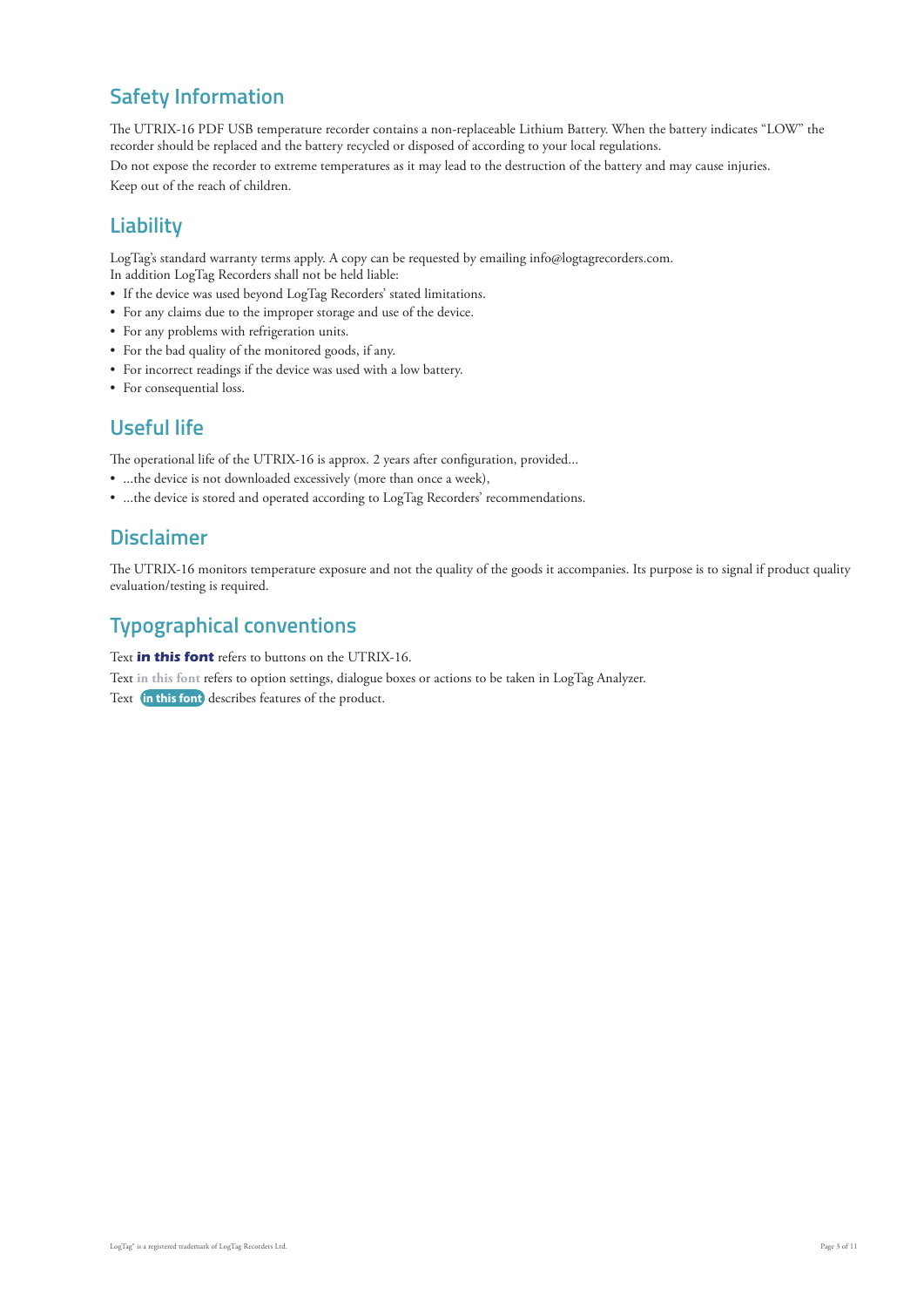### **Introduction**

LogTag's UTRIX-16 is a fully configurable, multi-use USB temperature recorder that can create temperature reports without the need to install proprietary software or hardware at the destination. The product can be configured using LogTag Analyzer, and is then placed with the goods to be monitored. At the destination the UTRIX-16 can be plugged straight into a computer's USB port and generates a PDF file, which can be accessed using PDF software such as Acrobat Reader.

### **Checklist - Required Equipment**

- LogTag® UTRIX-16 USB PDF temperature recorder. It is recommended that you connect all UTRIX-16 devices via a permanently plugged in USB extension cable to protect your computer's USB socket.
- A computer running Windows XP, Mac OSX or Linux.
- For configuration a PC running Windows XP SP3 or later.

### **Features**

The UTRIX-16 USB PDF temperature recorder features the familiar LogTag case layout with an additional USB plug at the bottom, enclosed by a protective cap.



#### **Case**

- Mounting lug For secure fastening of recorder to fixtures
- USB plug with Protective Cap Protects the USB connector from moisture and dirt
- Temperature sensor located inside case
- Durable polycarbonate case, IP64

#### **Buttons**

- **START/Mark** button
- Can be used to start the unit or place an inspection mark in the data listing
- **STOP** button Can be used to stop the unit.

#### **Indicator LEDs**

• Green **OK** LED Indicates the unit is operating without alerts being present.

• Red **ALERT** LED Indicates an alarm condition has occurred during the trip.

### **Software Requirements**

- To **configure** UTRIX-16 products you will need to download the LogTag® Analyzer software from LogTag's web site at http://www.logtagrecorders.com/software.php . Follow the instruction to install and start the software.
- To **evaluate data**, plug the UTRIX-16 into a computer's USB socket. A PDF file will be generated<sup>1</sup>, which you can open from the recorder's USB memory storage with Acrobat Reader 4.0 or later, or any other compatible PDF reader software of your choice. You can configure the UTRIX-16 to also generate a \*.csv file, which can be opened directly in MS Excel.
- At the same time an LTD file will be created<sup>1</sup> that can be **opened** with LogTag Analyzer. Here you can not only analyse data in detail and generate report files, but also create charts from multiple recorders for comparison.
- You can also **download** data directly into LogTag Analyzer without accessing the recorder's USB memory storage.

### **Configuring the UTRIX-16**

UTRIX-16 products can be ordered pre-configured, ready to start. Different profiles are available; if none of these suit or the UTRIX-16 needs different configuration settings to those already installed, the unit can be configured using LogTag Analyzer.

- Start the LogTag Analyzer software.
- Remove the protective cap and insert the UTRIX-16 into a USB port. You will receive a message that a new USB device has been found2 , and a generic driver will be installed.

| Driver Software Installation      |              |       |
|-----------------------------------|--------------|-------|
| <b>USB Input Device installed</b> |              |       |
| <b>USB Input Device</b>           | Ready to use |       |
|                                   |              | Close |

• Once the driver is installed and the UTRIX-16 is ready (indicated by its green **OK** LED blinking every second), it can receive configuration data. Click **LogTag - Configure**; LogTag Analyzer will scan all ports and display a summary of all units plugged in. Although you can configure many devices at the same time, it is practical to limit the number of devices to about 10, using a powered USB hub. Click **Next** to see the configuration options. Following is a brief summary of the available settings. For more information please see the online help or User Guide for LogTag Analyzer.

<sup>1</sup> Depending on the configuration, the UTRIX-16 may produce either one or the other file, or none at all if file generation is disabled when configuring the unit.

<sup>2</sup> Depending on the factory configuration additional drivers may be installed at this time.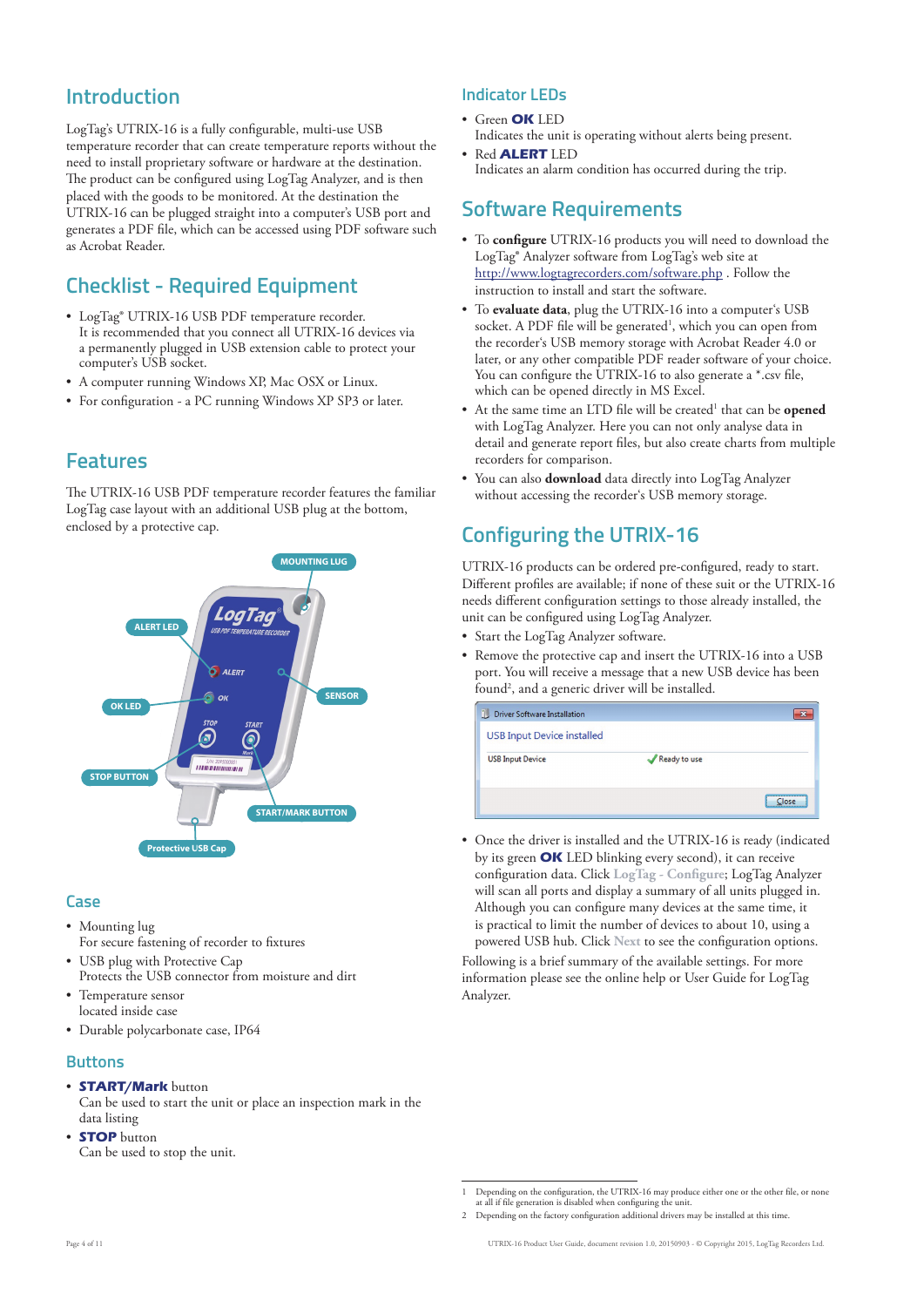#### **Standard Configuration Options**

These standard configuration options are very similar to those of standard LogTag® recorder products and include settings such as **User ID**, **start method**, **pre-start recording**, **logging interval** and **duration, start delay, temperature alert parameters** and **password**.



*Figure 1 - UTRIX-16 basic configuration screen*

For detailed information about each parameter please read the section about **Configuring a LogTag® for logging** in LogTag Analyzer's User Guide or press F1 for help.

#### **Advanced Configuration Options**

Click **Advanced Options** for additional configuration parameters.

These decide which files -if any- are generated at the end of the trip, whether or not the recorder can be stopped using the **STOP** button and also determine the appearance of the PDF file.

**Advanced Options** 

| <b>Advanced Options</b>                      |                                          |                                                   |  |
|----------------------------------------------|------------------------------------------|---------------------------------------------------|--|
|                                              |                                          |                                                   |  |
| Generate PDF                                 |                                          | (These options cannot be used in conjunction with |  |
| $\overline{\mathsf{v}}$ Generate ltd         | a download password)                     |                                                   |  |
| $\overline{\mathsf{v}}$ Generate csv         |                                          |                                                   |  |
| Temperature unit                             | Celsius                                  |                                                   |  |
| Time zone                                    | <b>UTC</b><br>$+1:00$                    |                                                   |  |
| Time format                                  | $C$ 12-hour (am/pm)                      | $624$ -hour                                       |  |
| Date format                                  | <b>E DD/MM/YY</b>                        | C MM/DD/YY                                        |  |
|                                              | Calculate Mean Kinetic Temperature (MKT) |                                                   |  |
|                                              | C Use default value (83.144 KJ/mol)      |                                                   |  |
|                                              |                                          |                                                   |  |
|                                              | C Use the following value                | KJ/mol                                            |  |
| PDF options                                  |                                          |                                                   |  |
| $\nabla$ Generate data list                  |                                          |                                                   |  |
| Chart options -                              |                                          |                                                   |  |
| Y axis scaling                               |                                          |                                                   |  |
| <sup>C</sup> range of readings               |                                          |                                                   |  |
| C sensor range                               |                                          |                                                   |  |
| C custom range:                              |                                          | $\div$ $\circ$ to $\Box$                          |  |
| $\nabla$ Show Y axis grid lines              |                                          | $\overline{\vee}$ Show X axis grid lines          |  |
| $\Box$ Show upper alarm line                 |                                          | $\Box$ Show lower alarm line                      |  |
|                                              |                                          |                                                   |  |
| $\nabla$ Allow logging stop with STOP button |                                          |                                                   |  |
|                                              |                                          |                                                   |  |
|                                              |                                          |                                                   |  |
|                                              | OK                                       | Cancel                                            |  |

*Figure 2 - UTRIX-16 advanced configuration screen*

Parameters that influence the appearance of the PDF file are

- creation of the data list
- setting of the temperature unit, date and time format
- Time zone and MKT
- setting scaling parameters for the chart

Enter the desired options and click **Close** to accept the new values. This returns you to the standard configuration dialogue.

#### **Finalising the configuration**

- Click **Next** to upload the configuration data to the UTRIX-16.
- When the configuration is complete, unplug the UTRIX-16 from the USB socket and replace the protective cap.

If you wish to configure more UTRIX-16 units with the same configuration, insert the next recorder into the USB socket, wait until it is ready for configuration and click **Again**, then **Next**. Alternatively you can use the **Profile** function to configure multiple units with the same settings.

### **Starting the UTRIX-16**

During configuration you can decide when the UTRIX-16 recorder should start taking temperature readings.

• ... via **Push button start**

The recorder will start taking temperature readings immediately when you press the **START/Mark** button, or after the time period you have specified in the **Begin recording after a delay of** field.

- ... via **Push button start** with **pre-start logging enabled** When you choose to record **pre-start readings,** the UTRIX-16 starts recording as soon as it is unplugged from the USB port<sup>3</sup>. It will continue to record pre-start readings until you start the unit by pressing the **START/Mark** button. This way you do not lose readings even if you forget to start the unit. Note, however, that no alarms are processed while pre-start readings are being taken. Pre-start readings will not appear in the PDF file, and if only pre-start readings were recorded, no PDF file will be generated. In this case you will need to download the readings using LogTag Analyzer.
- ... via **Date/Time start**

When this option is selected the recorder will start taking temperature readings at the date and time you specify (local time). You cannot combine a date/time start with pre-start readings or the start delay function.

If you configure the UTRIX-16 for a time start, but you leave it plugged into the USB port until after the configured time has passed, the unit will start as soon as it is unplugged.

### **While recording...**

While the UTRIX-16 is recording the green **OK** LED blinks every 4 seconds if none of the configured alarm conditions have been met.<sup>4</sup>

#### **Alerts**

As soon as one of the alarm conditions is met, the red alert LED blinks every 4 seconds.

Depending on the alarm configuration the red LED may remain on for the rest of the trip, or the green **OK** LED may blink again once conditions return back inside the limits. If configured, you can reset an alert by pressing the **START/Mark** button. Alerts which are a result of accumulative alarms cannot be cleared.

<sup>3</sup> The first pre-start reading is taken one log interval after you unplug the unit from the USB port.

<sup>4</sup> The blinking of the green **OK** LED can be disabled during configuration of the unit.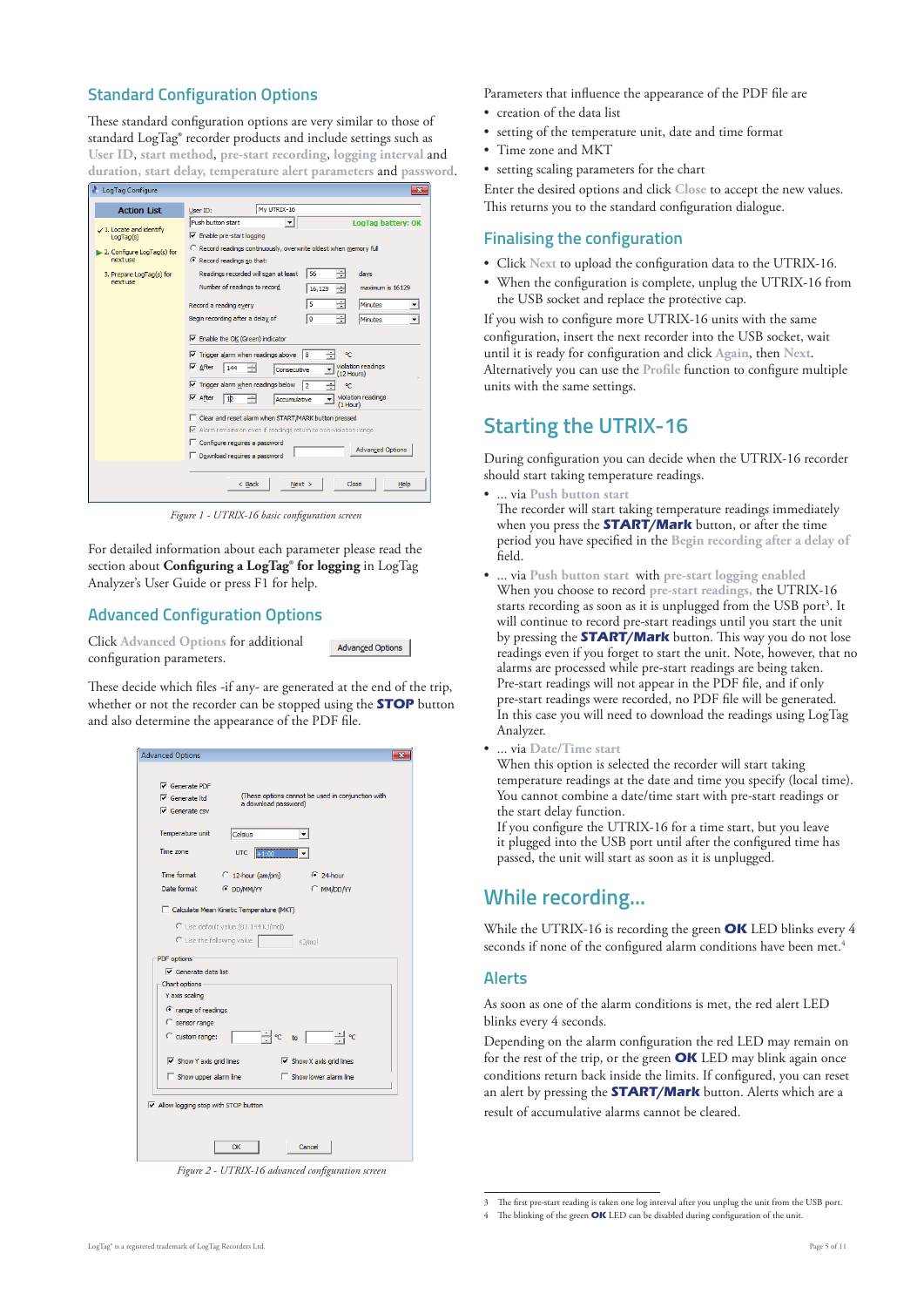#### **Marking a reading with an inspection mark**

When you press the **START/Mark** button, the next reading taken by the UTRIX-16 will be identified in the downloaded data with an inspection mark. If the **Allow stopping with the Stop button** feature is configured, a mark will also be registered when you press the **STOP** button, but you do not complete the process of stopping the recorder.

### **When does the UTRIX-16 stop recording?**

#### **Automatically**

The UTRIX-16 stops recording temperature when the maximum number of readings specified during configuration has been reached. Your unit may also stop when inserted into a USB socket. This is a factory set option which cannot be changed during configuration of the unit with LogTag Analyzer. Your distributor can supply more information about this option.

#### **Manually**

You can set up a UTRIX-16 so it can be stopped with the **STOP** button. This feature is useful when you take the recorder out of a shipment and don't want to falsify the statistics with readings taken after the shipment completion. You can enable the stop function in the **Advanced Options** dialogue during configuration. When enabled, following sequence will stop the unit:

- Press and hold the **STOP** button. For the next 4 seconds both LED's will blink simultaneously.
- When the LED's start blinking more rapidly release the button. The recorder will now stop taking readings and cannot be restarted.
- If you change your mind half way during the process, simply keep holding the button until all LEDs have stopped blinking. Instead of stopping, an inspection mark will be recorded against the next temperature reasding taken.

If you have configured the UTRIX-16 for continuous recording, it will continue to record readings until you stop it with the button, or you re-configure it with LogTag Analyzer.

### **Plugging the UTRIX-16 into a USB port**

What happens when you plug the UTRIX-16 into a USB port depends on the Operating System of the computer, the settings made during configuration and whether or not LogTag Analyzer is running.

- If you have configured the UTRIX-16 to **Generate files**, PDF, CSV or LTD files will be created every time you plug the recorder into the USB port. This will be indicated by the green **OK** LED being permanently on. This process can take up to 30 seconds, depending on the number of recorded readings. Once finished, the green **OK** LED will blink every second, twice in quick succession, to indicate these files can now be accessed.
- If you have disabled file generation, the UTRIX-16's green **OK** LED will blink once every second.

As part of the process up to four drivers will be installed. These drivers are part of the Operating System and will typically not require administrator privileges for your computer.

- 1. Mass Storage Device
- 2. LogTag Mass Storage USB Device
- These two devices are required so you can access the data files in the same way as a USB memory stick. These drivers will not be installed if the UTRIX-16 is configured not to generate files.
- 3. USB Input Device (HID) This device is used for communication to LogTag Analyzer and its driver will always be installed, even if LogTag Analyzer is not present on the PC.
- 4. USB Composite Device

| <b>Driver Software Installation</b>                                                                                        |                                                              |       |
|----------------------------------------------------------------------------------------------------------------------------|--------------------------------------------------------------|-------|
| Your device is ready to use                                                                                                |                                                              |       |
| <b>USB Composite Device</b><br><b>USB Input Device</b><br><b>USB Mass Storage Device</b><br>LogTag Mass Storage USB Device | Ready to use<br>Ready to use<br>Ready to use<br>Ready to use |       |
|                                                                                                                            |                                                              | Close |

Which of these drivers will be installed depends on the UTRIX-16's configuration.

While a UTRIX-16 is plugged into USB, no temperature readings are taken. The graph will display a gap and the data list will indicate "paused". This also applies when the recorder is connected to a USB power supply.

#### **Accessing the files**

If files are generated, a new storage device or mounted device will appear. The device name will be created from the serial number of the UTRIX-16. You can access the files by browsing to the newly created drive and double-clicking the PDF, CSV or LTD files. For PDF files you need Adobe Acrobat Reader or a similar PDF viewer. To open the LTD file you need to install the free LogTag Analyzer software. CSV files can be opened with a text editor, or imported into a spreadsheet program such as MS ExcelTM.

The file names contain information about the recorded data, which is detailed in the section about "Interpreting the data" on page 8.

If a device only has pre-start readings, PDF and CSV files will not be created.

The files created by the UTRIX-16 are not automatically copied to a permanent storage volume on your computer. If you wish to retain the files you need to manually copy them to a permanent storage location such as your **Documents** folder.

#### **Unplugging**

You can unplug a UTRIX-16 at any time; there is no need to stop the device via the shortcut menu in the notification area on the taskbar.

If you plug a unit into a USB port during a start delay, the delay period will re-start when the unit is unplugged. You will see the start and delay signals indicated by the LED's. The delay will also be restarted if you press the **START/Mark** button during the delay period.

You may see the start signal if you have configured a time start, but have left the unit plugged in beyond the start time of the UTRIX-16.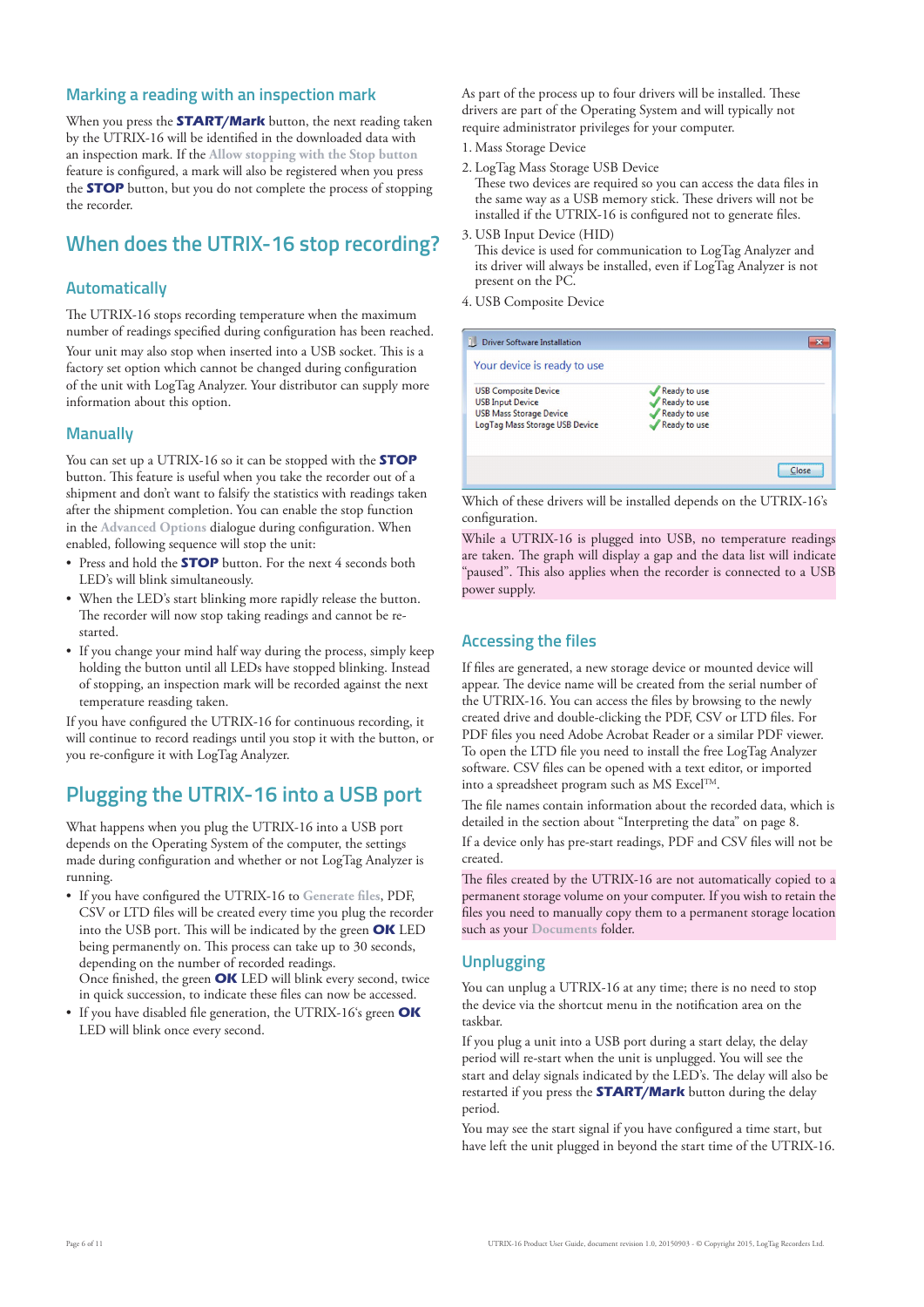| <b>Signal</b>                                | <b>Sequence</b>                                                                        | <b>Occurrence</b>                                                                                                                                                                                                                                                                                                                           |
|----------------------------------------------|----------------------------------------------------------------------------------------|---------------------------------------------------------------------------------------------------------------------------------------------------------------------------------------------------------------------------------------------------------------------------------------------------------------------------------------------|
| Wake-up signal                               | Sequence of four quick<br>alternate flashes of green-red<br>LED's                      | · displayed after configuration has been successfully applied to the UTRIX-16.<br>Not to be mixed up with                                                                                                                                                                                                                                   |
| Start signal                                 | Sequence of ten alternate<br>flashes of green-red LED's                                | • displayed when the UTRIX-16 starts its recording cycle.<br>• The delay timer is re-started (followed by Delay Signal).                                                                                                                                                                                                                    |
| Mark signal<br>Delay Signal                  | Sequence of five<br>simultaneous flashes of green<br>and red LED's                     | • displayed when pressing <b>START/Mark</b> button while recording to indicate an<br>inspection mark in the software.<br>• displayed directly after the start-up signal following a push button start where a recording<br>delay has been configured. In this instance the start-up signal is repeated when the actual<br>recording begins. |
| Logging active, no alert present             | Single flash of green LED<br>every 4 seconds (approx.)                                 | • indicates UTRIX-16 is recording.<br>• This is not displayed when pre-start is active and the main logging cycle has not yet started.<br>It is also not displayed when the green LED has been turned off in the configuration<br>screen.                                                                                                   |
| Logging finished, no alert<br>present        | Single flash of green LED<br>every 8 seconds (approx.)                                 | · indicates UTRIX-16 has finished recording.<br>• This is not displayed when the green LED has been turned off in the configuration screen.                                                                                                                                                                                                 |
| Logging active, alert condition<br>present   | Single flash of red LED every<br>4 seconds                                             | · indicates UTRIX-16 is recording, an alert condition has occurred.<br>• This is not displayed when pre-start recording has been configured and the recorder has not<br>yet been started.                                                                                                                                                   |
| Logging finished, alert<br>condition present | Single flash of red LED every<br>8 seconds                                             | • indicates UTRIX-16 has finished recording and an alert condition was present during the<br>trip.                                                                                                                                                                                                                                          |
| Communication                                | The green LED will flash<br>occasionally                                               | • during USB communication the green LED will flash occasionally; no additional<br>information is conveyed in this.                                                                                                                                                                                                                         |
| Initiate Stop                                | Sequence of simultaneous<br>flashes of green and red<br>LED's for 4 seconds            | • This LED sequence appears when the stop sequence is initiated and requires that the<br><b>STOP</b> button is enabled.                                                                                                                                                                                                                     |
| Stopping                                     | Sequence of very quick<br>simultaneous flashes of green<br>and red LED's for 2 seconds | • When this LED sequence starts, the <b>STOP</b> button must be released for the recorder to<br>stop.                                                                                                                                                                                                                                       |
| Ready for USB                                | Two quick flashes of the<br>green LED every second                                     | • The UTRIX-16 is connected to a USB port and waiting for USB communication.                                                                                                                                                                                                                                                                |
| Ready for re-flash                           | The red LED is on<br>permanently                                                       | • A permanently lit red LED light indicates the UTRIX-16 is ready to receive new firmware.<br>Special software is required to upload new firmware to the UTRIX-16.                                                                                                                                                                          |
| <b>Generating Files</b>                      | The green LED is on<br>permanently                                                     | • A permanently lit green LED light indicates the UTRIX-16 is generating files. No USB<br>activity will be observed on the computer screen during this time.                                                                                                                                                                                |

### **Tips and Tricks**

### **Configuration**

When configuring a UTRIX-16, allow enough time for the readings to stabilise if you have an upper alert configured. This can be best achieved with a start delay, or a date/time start if you know when the shipment takes place.

Make sure you remove your UTRIX-16 from the USB socket when you have configured a time start, so it starts at the time you want, rather than when unplugged from the port.

### **During the trip**

Always replace the USB protective cap before placing the UTRIX-16 with the goods for recording. While recording, place the UTRIX-16 so the protective cap is facing down. The protection rating can only be achieved when used in this orientation. For applications requiring a higher IP rating the unit should be used in the protective case, available as an accessory.

### **Data evaluation**

Although the files generated by the UTRIX-16 are not automatically copied, the data on the unit is retained, so each time you plug it back into the computer the files are re-generated, albeit with a new file name. Once the battery is exhausted, the data can no longer be accessed.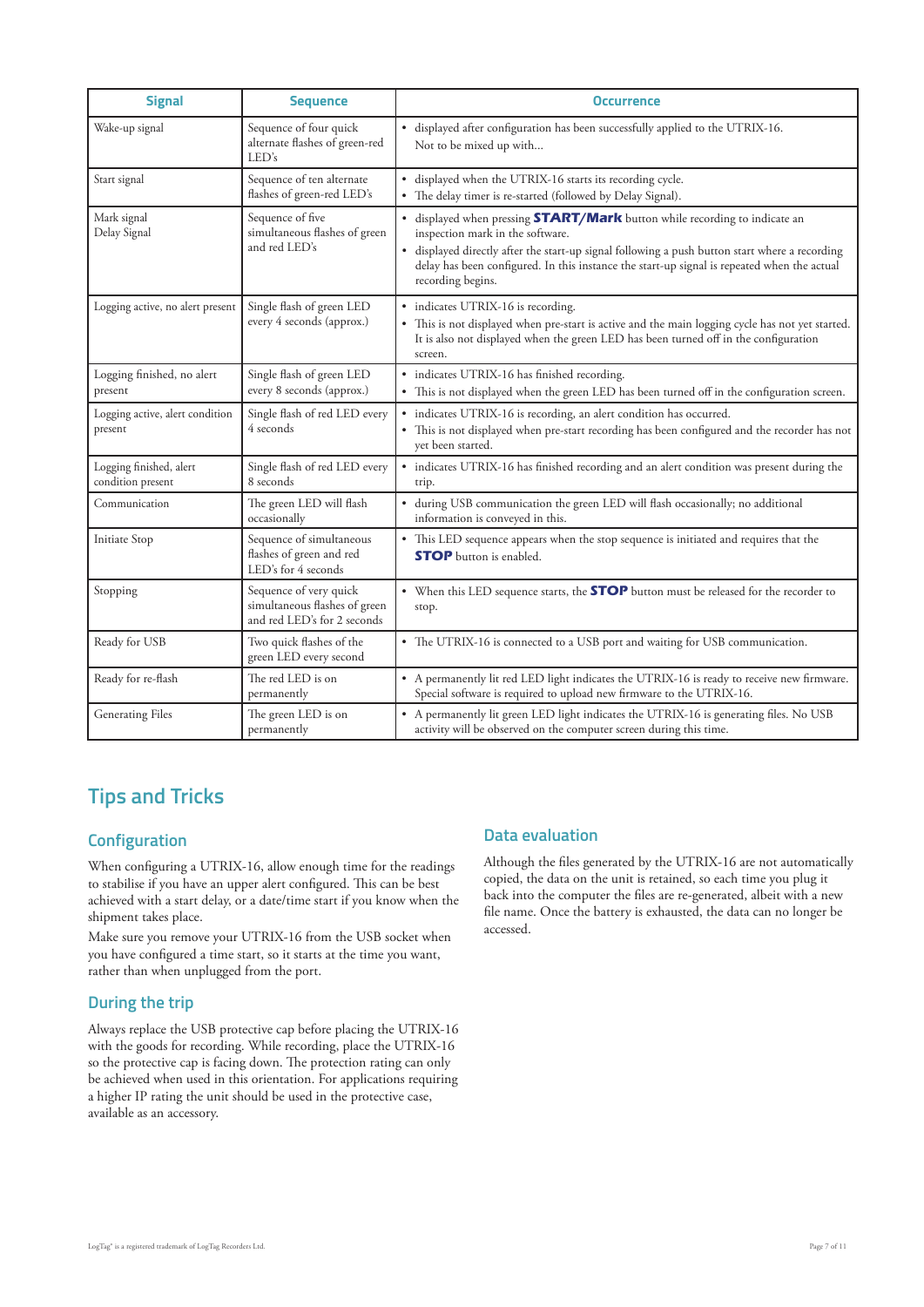

*Figure 3 - Sample report page*

### **Interpreting the data**

#### Alarm status

This shows at a glance if the UTRIX-16 recorded alarm conditions during the trip separately for upper and lower alarm levels - with a green tick  $(\checkmark)$  or a red cross( $\mathbf{\star}$ ).

#### File information

This section shows general information about the PDF file, such as generation time, date and time formats and the file name.

The file's name is compiled from information about the data it contains:

**LogTag\_[serial\_number]\_[trip number]\_[file creation date]\_file creation time]\_[OK or ALM].**

#### Recorder information

This section shows general information about the recorder such as serial and model numbers, trip number, battery status and description.

#### Recorder configuration

Here you can see the settings that were uploaded during the configuration of the UTRIX-16. It shows how the recorder was started, if a start delay was active and the interval used for the readings. It also lists the conditions for which an alarm was to be reported and which of the LED indicators were activated.

#### Recorded data overview

This block contains information about the data recorded during the trip. It shows the time covered by the recording and statistical data of the trip.

#### Alarm information

These two sections summarize the alarm occurrences during the trip, including statistical data.

#### Data chart

The chart shows a graphical representation of the data during the trip. As part of the UTRIX-16 configuration process you set the parameters that influence how the chart is presented.

#### **Markers**

The chart will show marks where the UTRIX-16 has been downloaded  $(\bullet)$  or where an inspection mark has been placed with the **START/Mark** or **STOP** button ().

#### Paused Readings

A gap is shown in the graph where the UTRIX-16 was plugged into a USB port at the time it would otherwise have taken a reading.

#### Alarm limits

The alarm limits are shown with red dashed lines (-----) so you can see at a glance where temperatures went outside the limits.

#### Chart Legend

Shows the symbols for download marks and inspections marks if they appear in the readings.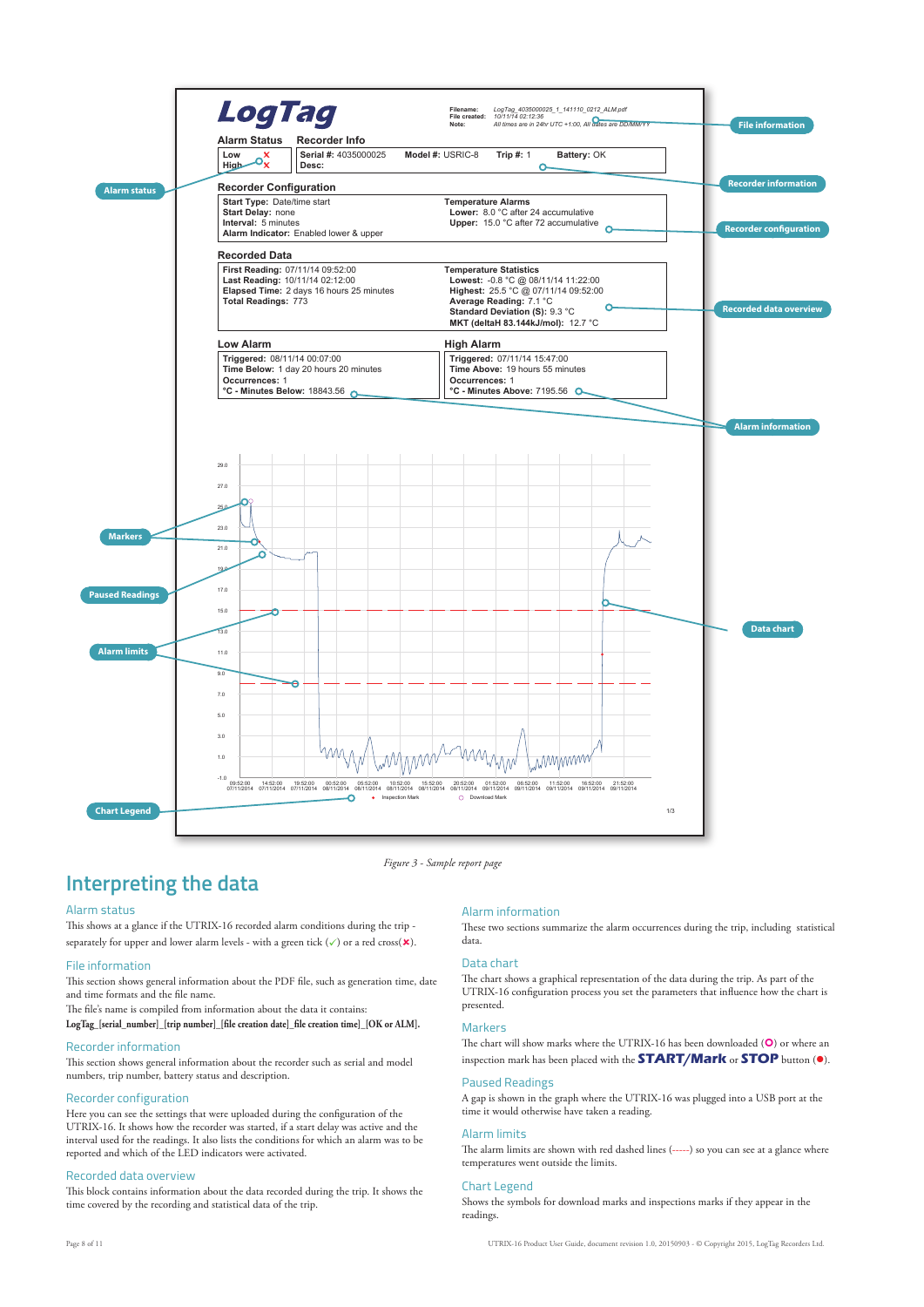

*Figure 4 - Sample report page*

#### File information

The information from the report page is repeated here.

#### Data list

The Data list shows a single row for each recorded reading, along with the with date, time and temperature values, plus any special events that were recorded against this reading.

#### Marked readings

The data list shows marked readings where the UTRIX-16 has been downloaded with LogTag Analyzer or where an inspection mark has been placed with the **START** or

**STOP** button. It also shows readings as "paused" where the UTRIX-16 was plugged into a USB port at the time it would otherwise have taken a reading.

#### List legend

Shows the symbols for download marks, inspections marks and paused readings if they appear in the data.

#### Page information

Current page number and total number of pages appear on every page.

### **Getting help**

If after studying the 'UTRIX-16 Quick Start Guide' you still need further information, please visit the support section of the LogTag Recorders website at:

http://www.logtagrecorders.com/support.html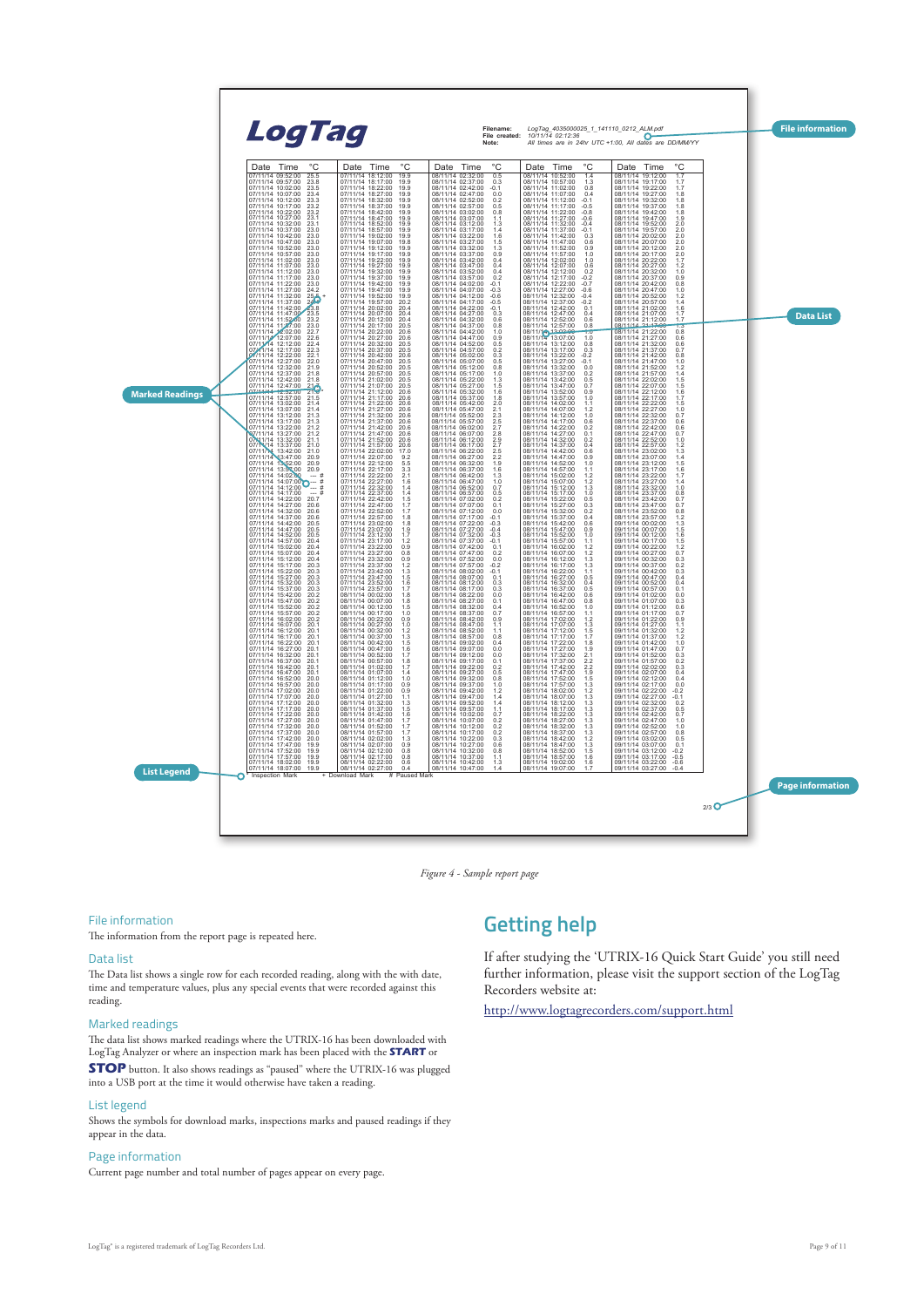### **UTRIX-16 Factory Presets**

LogTag® UTRIX-16 recorders can be client configured using LogTag Analyzer. For an out-of-box solution they can also be ordered in volume, pre-configured with a factory profile ready for starting.

If a default configuration does not suit, customers can compile their own profile by specifying the parameters in the table below when ordering. Please note that minimum order quantities apply for UTRIX-16 recorders with profiles not stocked by LogTag<sup>®</sup>.

| <b>Description</b>                                |                                   | <b>Default Profile</b>   | <b>Range/Option</b>                          | <b>Your Requirement</b> |
|---------------------------------------------------|-----------------------------------|--------------------------|----------------------------------------------|-------------------------|
| <b>Standard Options</b>                           |                                   |                          |                                              |                         |
| UserID                                            |                                   |                          | ASCII text up to 38 characters*              |                         |
| Start method                                      |                                   | Push button start        | Push button start                            | Push button start       |
| Record pre-start readings                         |                                   | enabled                  | enabled or disabled                          |                         |
| Continuous recording                              |                                   | disabled                 | enabled or disabled                          |                         |
| Number of readings to record                      |                                   | 8000                     | $1 - 8001$                                   |                         |
| Sampling interval                                 |                                   | 5 minutes                | 1 minute to 18 hours                         |                         |
| Start Delay                                       |                                   | 60 minutes               | 1 minute to 45 days, 0=no delay              |                         |
| Enable Green OK indicator                         |                                   | enabled                  | enabled or disabled                          |                         |
| Upper Alarm                                       | Trigger this alarm                | disabled                 | enabled or disabled                          |                         |
|                                                   | Temperature limit value           |                          | -25°C to 60°C (-13°F to 140°F)**             |                         |
|                                                   | Alarm activation                  | instant***               | instant, accumulative or consecutive         |                         |
|                                                   | Activation delay time             |                          | 1 minute to 45 days                          |                         |
| Lower Alarm                                       | Trigger this alarm                | disabled                 | enabled or disabled                          |                         |
|                                                   | Temperature limit value           |                          | -25°C to 60°C (-13°F to 140°F)**             |                         |
|                                                   | Alarm activation                  | $\mathrm{instant}^{***}$ | instant, accumulative or consecutive         |                         |
|                                                   | Activation delay time             |                          | 1 minute to 45 days                          |                         |
|                                                   | Reset alarm with STOP/Mark button | disabled                 | enabled or disabled                          |                         |
| Alarm remains active when readings return to spec |                                   | enabled                  | enabled or disabled                          |                         |
| Configure requires password                       |                                   | disabled                 | enabled or disabled                          |                         |
| Download requires password                        |                                   | disabled                 | enabled or disabled                          |                         |
| Password                                          |                                   |                          | Up to 6 ASCII characters                     |                         |
| <b>Advanced Options</b>                           |                                   |                          |                                              |                         |
| Generate PDF file                                 |                                   | yes                      | yes or no                                    |                         |
| Generate LTD file                                 |                                   | yes                      | yes or no                                    |                         |
| Generate CSV file                                 |                                   | no                       | yes or no                                    |                         |
| Generate Data List                                |                                   | yes                      | yes or no                                    |                         |
| PDF Temperature units                             |                                   | $^{\circ}C$              | $^{\circ}$ C or $^{\circ}$ F                 |                         |
| Time Zone                                         |                                   | $UTC + 0:00$             | $-12:00$ to $+14:00$ in 15min steps          |                         |
| Time format                                       |                                   | 24-hour                  | 24-hour or 12 hour (am/pm)                   |                         |
| Date format                                       |                                   | DD/MM/YY                 | DD/MM/YY or MM/DD/YY                         |                         |
| Calculate MKT                                     |                                   | $\rm no$                 | yes or no                                    |                         |
| <b>Activation Energy</b>                          |                                   | default                  | default or custom value (please specify)     |                         |
| Y-axis scaling                                    | Range                             | range of readings        | range of readings, range of sensor or custom |                         |
|                                                   | Custom upper                      |                          | -25°C to 60°C (-13°F to 140°F)**             |                         |
|                                                   | Custom lower                      |                          | -25°C to 60°C (-13°F to 140°F)**             |                         |
| Show Y-axis grid lines                            |                                   | enabled                  | enabled or disabled                          |                         |
| Show X-axis grid lines                            |                                   | enabled                  | enabled or disabled                          |                         |
| Show upper alarm line                             |                                   | disabled                 | enabled or disabled                          |                         |
| Show lower alarm line                             |                                   | disabled                 | enabled or disabled                          |                         |
| Allow stopping with STOP button                   |                                   | enabled                  | enabled or disabled                          |                         |

\* All units associated with a profile must have the same UserID. The text cannot be individually customised per unit.

\*\* Upper value must be above lower value

instant = one temperature reading is above/below limit

**consecutive** = temperature readings are above/below limit for the time defined in the activation delay time without interruption (single event) **accumulative** = temperature readings above/below limit for the total time defined in the activation delay time, but may not necessarily be sequential.